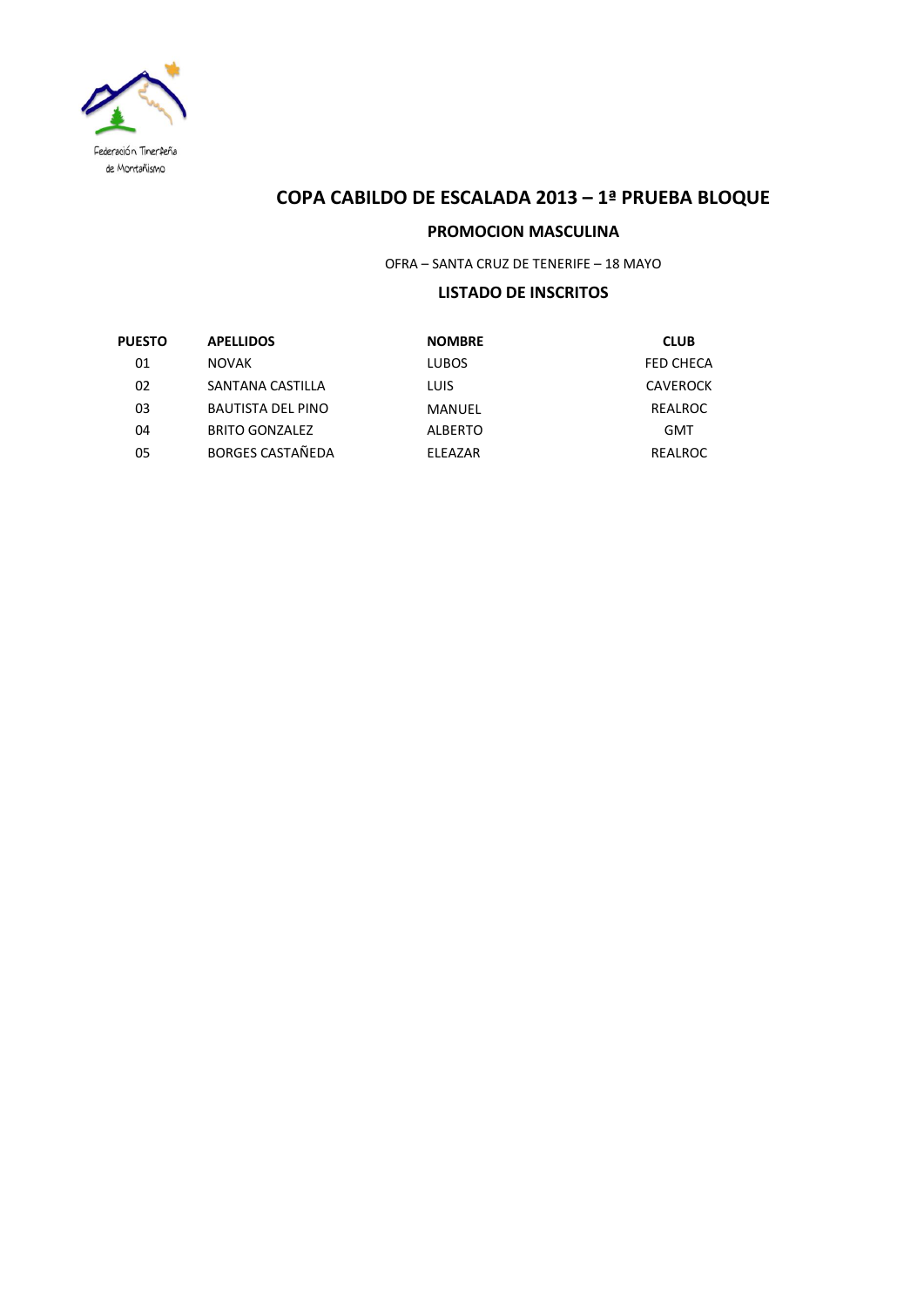

### **PROMOCION MASCULINA**

OFRA – SANTA CRUZ DE TENERIFE – 18 MAYO

# **RONDA CLASIFICATORIA**

| <b>PUESTO</b> | <b>APELLIDOS</b>         | <b>NOMBRE</b>  | <b>CLUB</b>     | TOP'S | <b>BONUS</b> |
|---------------|--------------------------|----------------|-----------------|-------|--------------|
|               | <b>NOVAK</b>             | <b>LUBOS</b>   | FED CHECA       |       |              |
|               | SANTANA CASTILLA         | <b>LUIS</b>    | <b>CAVEROCK</b> |       |              |
| 3             | <b>BAUTISTA DEL PINO</b> | MANUEL         | REALROC         | 6     | 7            |
| 4             | <b>BRITO GONZALEZ</b>    | <b>ALBERTO</b> | GMT             |       | 4            |
| 5             | <b>BORGES CASTAÑEDA</b>  | <b>FLFAZAR</b> | REALROC         |       | 3            |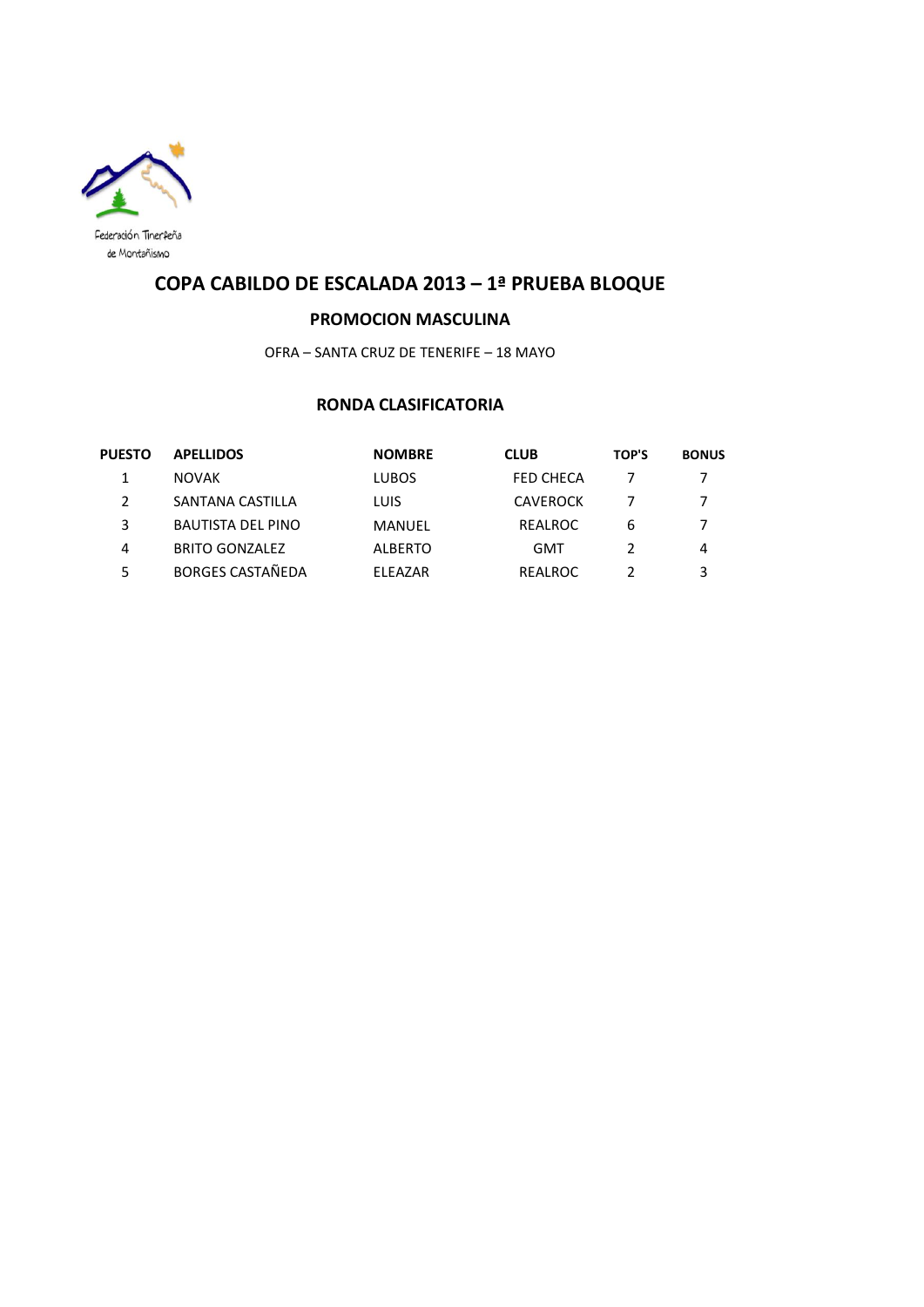

**PROMOCION MASCULINA**

#### OFRA – SANTA CRUZ DE TENERIFE – 18 MAYO

#### **RONDA FINAL**

| <b>PUESTO</b> | <b>APELLIDOS</b>        | <b>NOMBRE</b> | <b>CLUB</b>      | TOP'S | INTENTOS A TOP'S BONOS | <b>INTENTOS A BONOS</b> |
|---------------|-------------------------|---------------|------------------|-------|------------------------|-------------------------|
|               | <b>NOVAK</b>            | LUBOS         | <b>FED CHECA</b> |       | ь.                     |                         |
|               | SANTANA CASTILLA        | <b>LUIS</b>   | CAVEROCK         |       |                        |                         |
|               | BAUTISTA DEL PINO       | MANUEL        | REALROC          |       |                        |                         |
| Δ             | <b>BRITO GONZALEZ</b>   | ALBERTO       | <b>GMT</b>       |       |                        |                         |
|               | <b>BORGES CASTAÑEDA</b> | ELEAZAR       | REALROC          |       |                        |                         |
|               |                         |               |                  |       |                        |                         |